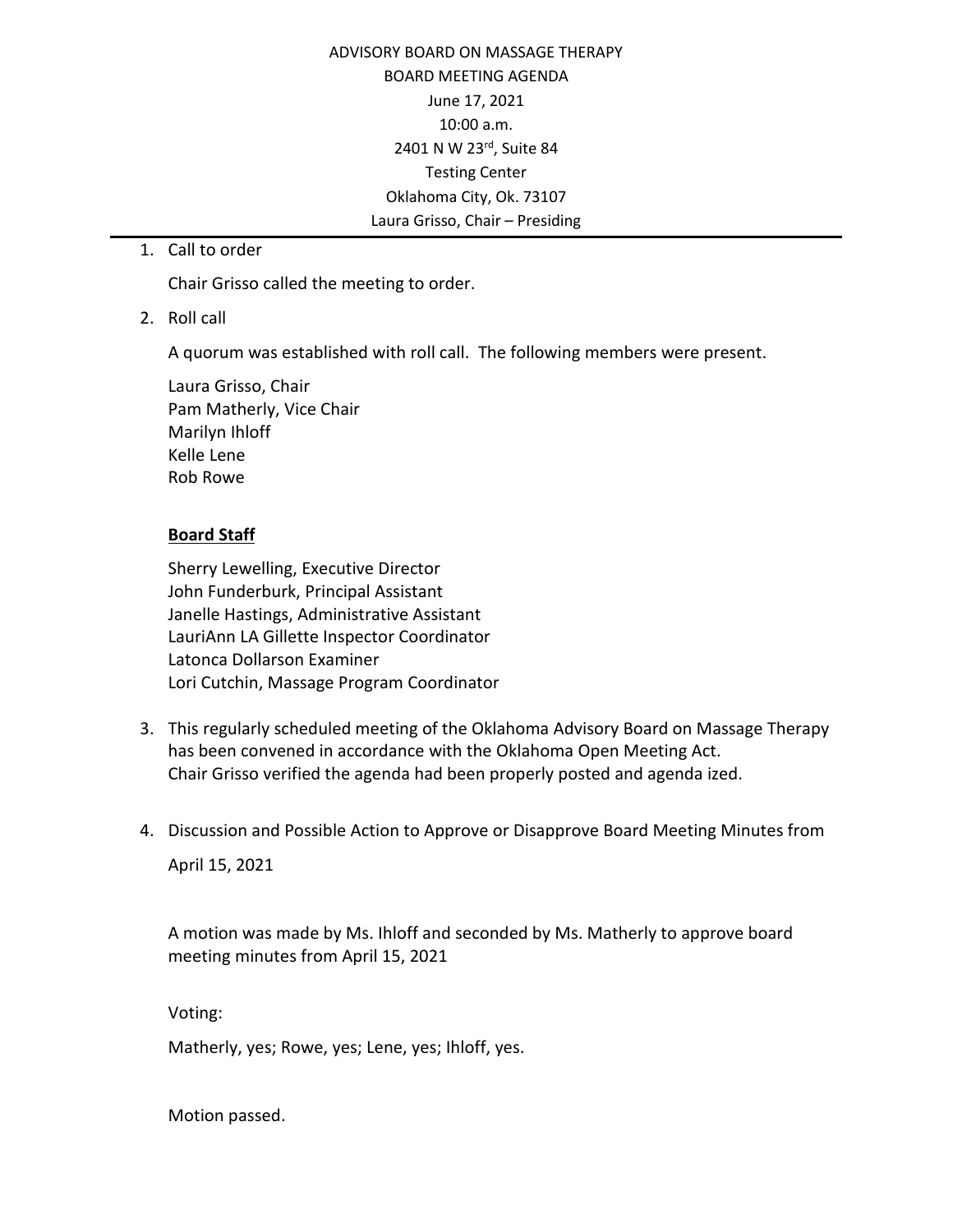5. Director's Report – Sherry G. Lewelling

Legislative Update

Ms. Lewelling introduced Lori Cutchin as the Agency's new Massage Program Coordinator and Caroline Hagberg as the newest inspector/examiner.

Ms. Lewelling also mentioned that she thought a lot of Massage therapists did not renew their licenses during Covid because last year we have about 2500-2700 licensees and this year we had only about 1500.

6. Legislative update – Laura Grisso

Ms. Grisso said during our last meeting in May 2021, Ms. Lewelling asked the two national organizations get together and meet and come up with some common goals, things they want to see in the bill. Laura Embleton from AMBP and Rachel Adams from MTA, met and then Laura G had a zoom call with them at the end of May. We discussed they had a lot of questions about MBLEX pass rate, there was a lot of info gathering and dispersing in that meeting, Laura Embleton had different ways to look at licensure of establishment authority then the meeting ended and we ran out of time.

Since that ZOOM metting, Rachel Adams has resigned as government relations liason for AMTA, the new lady Lorinda Rose from AMTA, so she would reach out and get their feedback. Laura Embleton is very interested and hope that she will have clearance to travel by our next meeting in August.

7. Discussion and possible action to create legislative committee.

Ms. Grisso said they are starting a little earlier this year, usually we create committees in August. Ms Ihloff volunteered to serve on the legislative committee with Ms. Grisso.

Ms. Ihloff made a motion to create a legislative committee, seconded by Mr. Rowe.

Voting:

Matherly, yes; Rowe, yes; Lene, yes; Ihloff, yes.

Motion passed.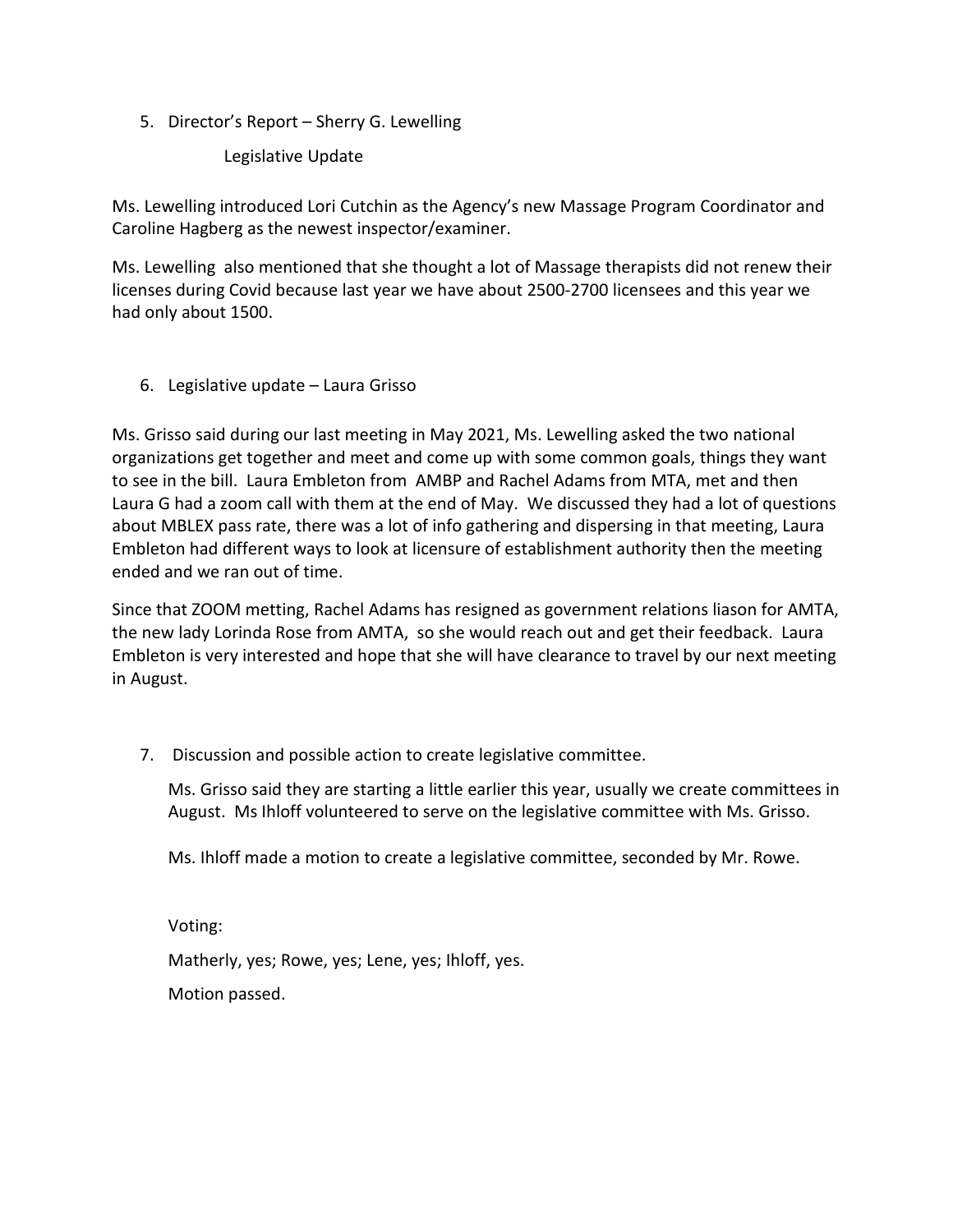8. FAQ Website Committee update – Sherry G. Lewelling

Ms. Lewelling said the reason we are working on the FAQs is for Massage Therapists to have a better understanding of why establishment authority is important. Ms. Lene said massage therapists will want to break down these features and talk about the benefits of it, and raise the level of public perception of massage therapy industry and alleviate some perceptions about inspections.

Ms. Lewelling said she thought it was a good idea for associations to get together because for us to get anything done we all need to be on the same page, for us to move forward and protect the future of massage therapy industry we need to all pull together.

9. Discussion and possible action on FAQ Website committee update.

No action was taken